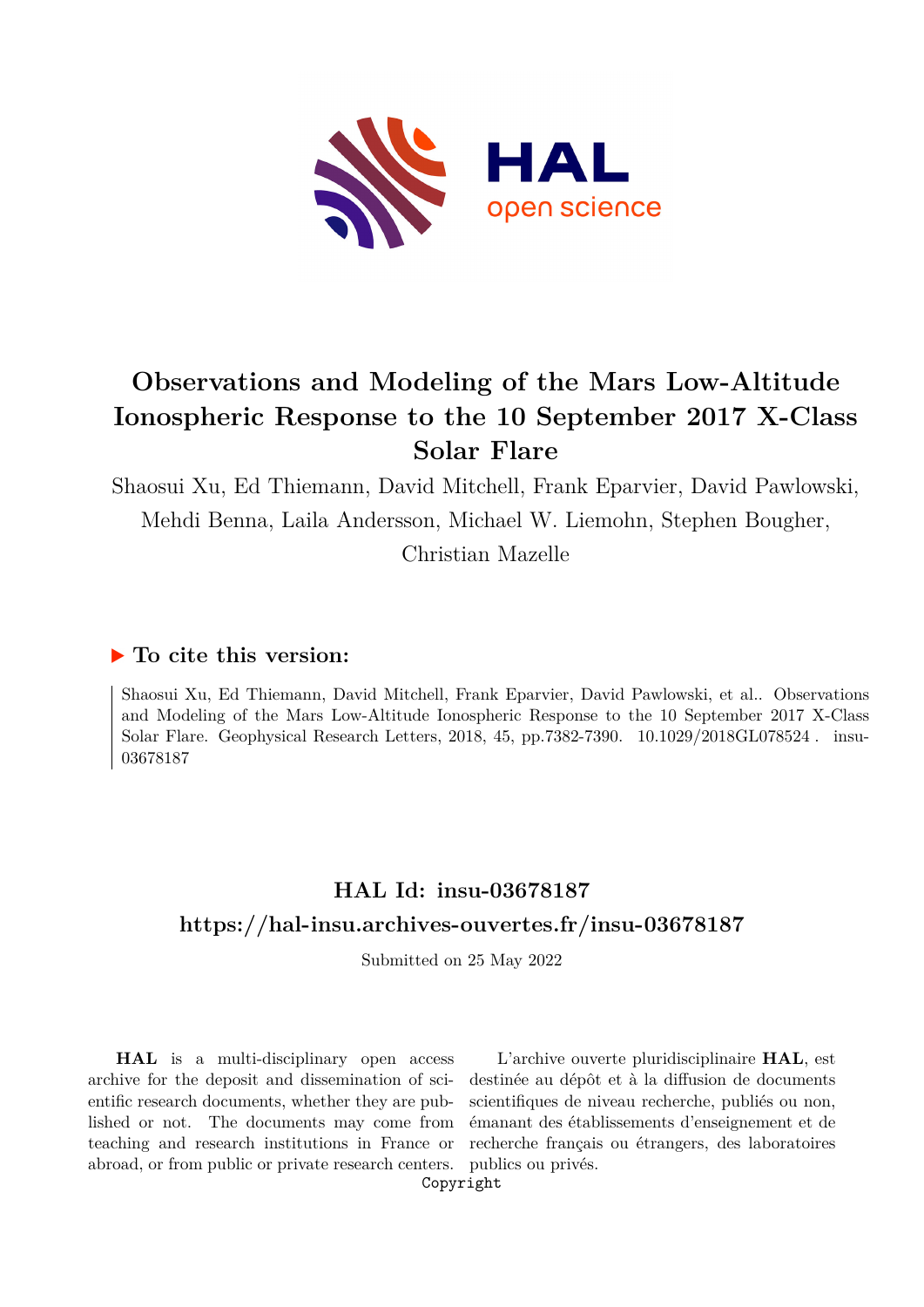



## **[Geophysical Research Letters](http://onlinelibrary.wiley.com/journal/10.1002/(ISSN)1944-8007)**

## **RESEARCH LETTER**

[10.1029/2018GL078524](http://dx.doi.org/10.1029/2018GL078524)

### **Special Section:**

[Impact of the Sept. 10, 2017,](http://agupubs.onlinelibrary.wiley.com/hub/issue/10.1002/(ISSN)1944-8007/specialSection/MARS_SOLAR1) Solar Event on Mars

#### **Key Points:**

- The modeled and measured photoelectron spectra are in good agreement during an X8.2 solar flare event
- The carbon Auger peak is clearly and repeatedly identified in electron energy spectra of the Martian ionosphere for the first time
- The ion density enhancement due to the flare at a fixed altitude is from tens to 1,500%

#### **Correspondence to:**

S. Xu, shaosui.xu@ssl.berkeley.edu

#### **Citation:**

Xu, S., Thiemann, E., Mitchell, D., Eparvier, F., Pawlowski, D., Benna, M., et al. (2018). Observations and modeling of the Mars low-altitude ionospheric response to the 10 September 2017 X-Class solar flare. Geophysical Research Letters, 45, 7382–7390. <https://doi.org/10.1029/2018GL078524>

Received 27 APR 2018 Accepted 28 JUN 2018 Accepted article online 5 JUL 2018 Published online 3 AUG 2018

# **Observations and Modeling of the Mars Low-Altitude Ionospheric Response to the 10 September 2017 X-Class Solar Flare**

**Shaosui Xu1 [,](http://orcid.org/0000-0002-5121-600X) [Ed](http://orcid.org/0000-0002-2770-4820) Thiemann2 [,](http://orcid.org/0000-0002-5305-9466) [Davi](http://orcid.org/0000-0002-6384-7036)d Mitchell1 [,](http://orcid.org/0000-0001-9154-7236) Frank [Epa](http://orcid.org/0000-0002-7039-2631)rvier2 [,](http://orcid.org/0000-0001-7143-2730) David Pa[wlo](http://orcid.org/0000-0002-4178-2729)wski3, Mehdi Benna<sup>4</sup> , Lail[a An](http://orcid.org/0000-0001-5332-9561)dersson<sup>2</sup> , Michael W. Liemohn5 , Stephen Bougher5 , and Christian Mazelle<sup>6</sup>**

<sup>1</sup> Space Sciences Laboratory, University of California, Berkeley, CA, USA, <sup>2</sup>Laboratory for Atmospheric and Space Physics, University of Colorado Boulder, CO, Boulder, USA, 3Physics Department, Eastern Michigan University, Ypsilanti, MI, USA, <sup>4</sup>NASA Goddard Space Flight Center, Greenbelt, MD, USA, <sup>5</sup>Department of Climate and Space Sciences and Engineering, University of Michigan, Ann Arbor, MI, USA, <sup>6</sup>IRAP, CNRS-University of Toulouse-UPS-CNES, Toulouse, France

**Abstract** Solar extreme ultraviolet and X-ray photons are the main sources of ionization in the Martian ionosphere and can be enhanced significantly during a solar flare. On 10 September 2017, the Mars Atmosphere and Volatile EvolutioN orbiter observed an X8.2 solar flare, the largest it has encountered to date. Here we investigate the ionospheric response before, during, and after this event with the SuperThermal Electron Transport model. We find good agreement between modeled and measured photoelectron spectra. In addition, the high photoelectron fluxes during the flare provide adequate statistics to allow us to clearly and repeatedly identify the carbon Auger peak in the ionospheric photoelectron energy spectra at Mars for the first time. By applying photochemical equilibrium,  $\mathrm{O}_2^+$  and  $\text{CO}_2^+$  densities are obtained and compared with Mars Atmosphere and Volatile EvolutioN observations. The variations in ion densities during this event due to the solar irradiance enhancement and the neutral atmosphere expansion are discussed.

**Plain Language Summary** Solar extreme ultraviolet and X-ray photons are the main source of ionization in the Martian ionosphere, photoionizing the neutral particles and producing photoelectrons and ions. These short-wavelength photon fluxes can be enhanced by a factor of a few to orders of magnitudes during a solar flare (the result of the rapid conversion of magnetic energy to kinetic energy in the solar corona). On 10 September 2017, the Mars Atmosphere and Volatile EvolutioN mission encountered the largest solar flare (X8.2) to date. The comprehensive measurements from Mars Atmosphere and Volatile EvolutioN provide us with an opportunity to evaluate the ionospheric response to this flare event in detail with models. In particular, we investigate the photoelectron flux and ion density response to the flare with an electron transport model. The modeled and measured photoelectron fluxes are in a good agreement. Ion density enhancement at a fixed altitude is from tens of percent to 1500% due to a combination of intensified solar photon fluxes and the heated and then expanded neutral atmosphere during this flare event.

### **1. Introduction**

Solar extreme ultraviolet (EUV, 10–100 nm) and X-ray (*<*10 nm) photons are the main sources of ionization in the Martian ionosphere, photoionizing the neutral atmosphere (mainly CO<sub>2</sub> and O) and creating the M2 and M1 layers at Mars, respectively (e.g., Fox, 2004a; Withers, 2009), analogous to Earth's F1 and E regions (cf. Bougher et al., 2017). Many properties of the M2 layer observed by previous Mars missions (cf. Withers, 2009) can be explained by Chapman theory (Chapman, 1931a, 1931b). In contrast, the M1 peak is hard to reproduce without sophisticated photochemical models (e.g., Fox, 2004b). The monochromatic assumption of Chapman theory fails at the M1 layer because the photoionization cross section of CO<sub>2</sub> for soft X-rays decreases rapidly with decreasing wavelength. In addition, electron impact ionization (EII) from photoelectrons becomes more important below the main (M2) peak (Withers, 2009). Simulating EII can be achieved by employing either an electron transport model (e.g., Fox & Dalgarno, 1979) or a wavelength-dependent yield function to represent

©2018. American Geophysical Union. All Rights Reserved.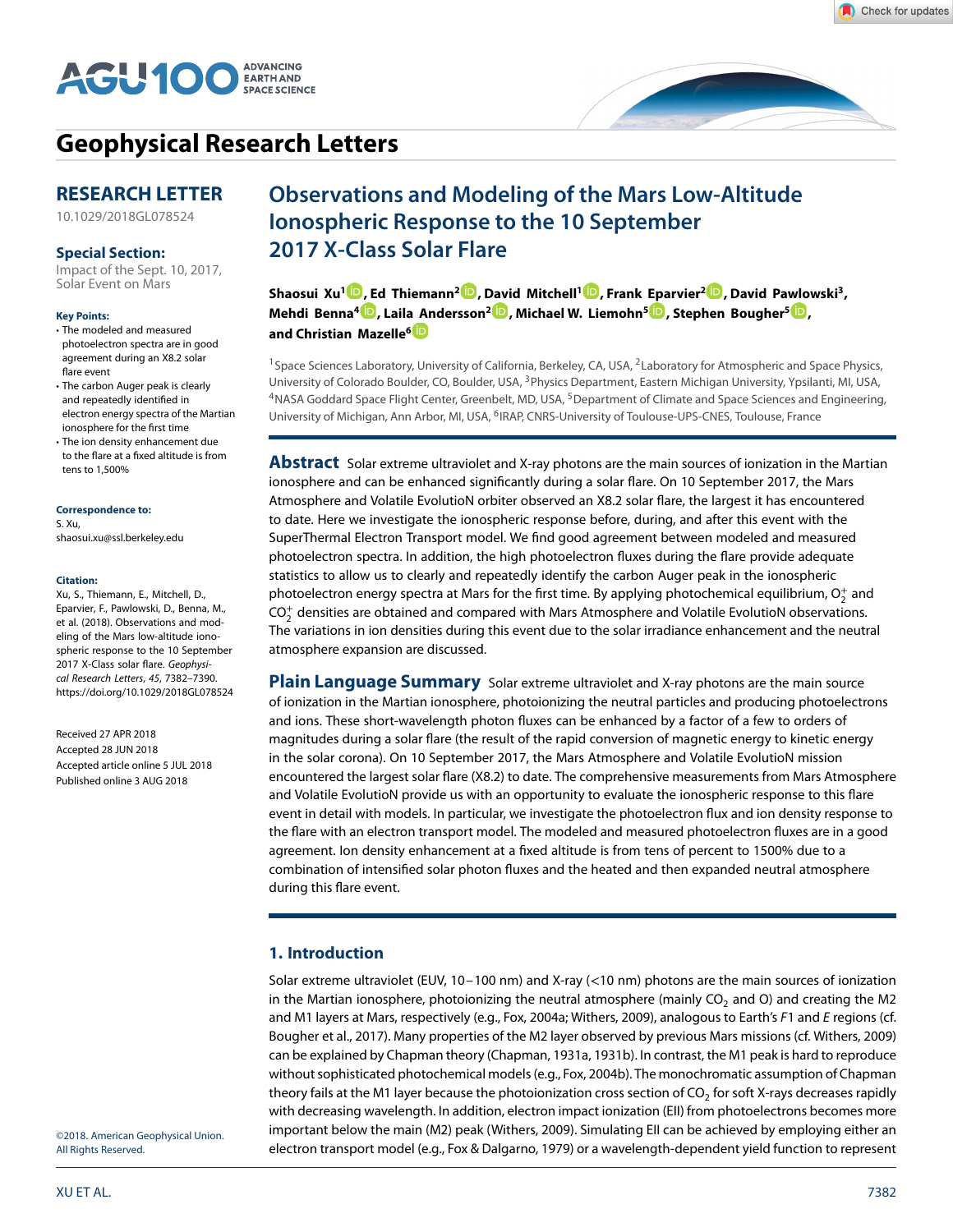multiple ion-electron pairs being created by a single photon (e.g., Bougher et al., 2001; Fallows et al., 2015a; Haider et al., 2012; Lollo et al., 2012; Mendillo et al., 2006).

Solar EUV and X-ray fluxes vary strongly with solar activity. In particular, during a solar flare, these short-wavelength photons can be enhanced by a factor of a few to orders of magnitude. Photoelectrons are created during the photoionization process and transfer energy to the thermosphere and ionosphere via electron-neutral collisions and electron-electron Coulomb collisions, causing heating, ionization, and emission (e.g., Fox & Dalgarno, 1979). Photoelectron energy spectra are very sensitive to solar spectral variations (e.g., Peterson et al., 2012; Sakai et al., 2015; Xu, Liemohn, Peterson, et al., 2015). Peterson et al. (2016) investigated how photoelectron spectra change before and after a solar flare with Mars Atmosphere and Volatile EvolutioN (MAVEN) measurements and simulations, including three photoelectron production models and two solar irradiance models. The variation in the solar spectrum is also reflected in ionospheric properties. Gurnett et al. (2005) first reported the flare-induced ionospheric enhancement at and above the M2 peak with measurements from the Mars Advanced Radar for Subsurface and Ionosphere Sounding onboard Mars Express. The first observation of the M1 layer's response to a solar flare was reported by Mendillo et al. (2006) with radio occultation measurements of electron density with the Mars Global Surveyor (MGS) spacecraft, which showed an enhancement of up to 200% in density at 90-95 km. More recently, ionospheric electron density responses to flares were investigated with MGS and Mars Express data (e.g., Fallows, Withers, & Gonzalez, 2015; Fallows et al., 2015b; Haider et al., 2009; Mahajan et al., 2009; Nielsen et al., 2007). There were also modeling efforts dedicated to reproducing the low-altitude ionospheric responses to flares (e.g., Haider et al., 2012, 2016; Lollo et al., 2012).

On 10 September 2017, MAVEN observed an X8.2 solar flare, the largest it has encountered to date. The EUV and X-ray fluxes increased by ∼100% (a factor of ∼2) and ∼1,000% (a factor of ∼11), respectively, for this event. During the flare's declining phase, MAVEN was taking in situ measurements of neutral and ion densities for multiple species with the Neutral Gas and Ion Mass Spectrometer (NGIMS) instrument (Mahaffy et al., 2015), the thermal electron density and temperature with the Langmuir Probe and Waves (LPWs) instrument (Andersson et al., 2015), and superthermal electron fluxes with the Solar Wind Electron Analyzer (SWEA; Mitchell et al., 2016). Additionally, EUV irradiance measurements in three wavelength bands made by the Extreme UltraViolet Monitor instrument (Eparvier et al., 2015) are used to drive a spectral irradiance model, providing predictions of solar irradiance from 0.1 to 189.5 nm (Thiemann et al., 2018). These comprehensive measurements provide an opportunity to evaluate the ionospheric response to this flare event in detail with validated numerical models, using direct measurements or measurement-constrained simulations as inputs. This study investigates the low-altitude ionospheric response to the flare, which is an important part of how the Martian environment responds to such a space weather event. To the best of our knowledge, this is also the first to compare model results directly to ion measurements.

### **2. Observations and Modeling of Photoelectrons**

The ionizing 0- to 91-nm solar flux due to this flare increases sharply at 15:43:40 UT on 10 September 2017, reaching the peak value within ∼10 min, where it remains for ∼24 min. The flux then decays to half of its maximum after ∼36 min and returns to the preflare level near the end of day (Thiemann et al., 2018). In this study, we choose three time periods to investigate this event: the periapsis pass before the flare, during the flare peak when MAVEN was at its apoapsis, and the first periapsis pass after the peak, when the flare was in its declining phase. MAVEN in situ observations of the ionosphere were obtained during both periapsis passes. The SuperThermal Electron Transport (STET) model (Khazanov & Liemohn, 1995; Liemohn et al., 2003; Xu & Liemohn, 2015; Xu, Liemohn, Peterson, et al., 2015) is used to simulate photoelectron spectra and ion production rates. Around the time of the flare, MAVEN had a periapsis altitude of ∼155 km at a solar zenith angle (SZA) of 70∘, which is above the M2 peak. For this event, we use neutral and plasma density and temperature measurements from MAVEN as model inputs. In order to extend simulations down to 100 km to examine the response of both the M1 and M2 layers, we adopt neutral profiles from simulation results with the Mars Global Ionosphere-Thermosphere Model (M-GITM; Bougher et al., 2015) for this event.

### **2.1. Inputs for STET Modeling**

The STET model solves the gyroaveraged Boltzman equation and calculates the superthermal electron flux along a single magnetic flux tube. The cross-section information for photoionization and excitation in the Mars environment used by the STET model is from Fox (1991), with an updated electron impact cross section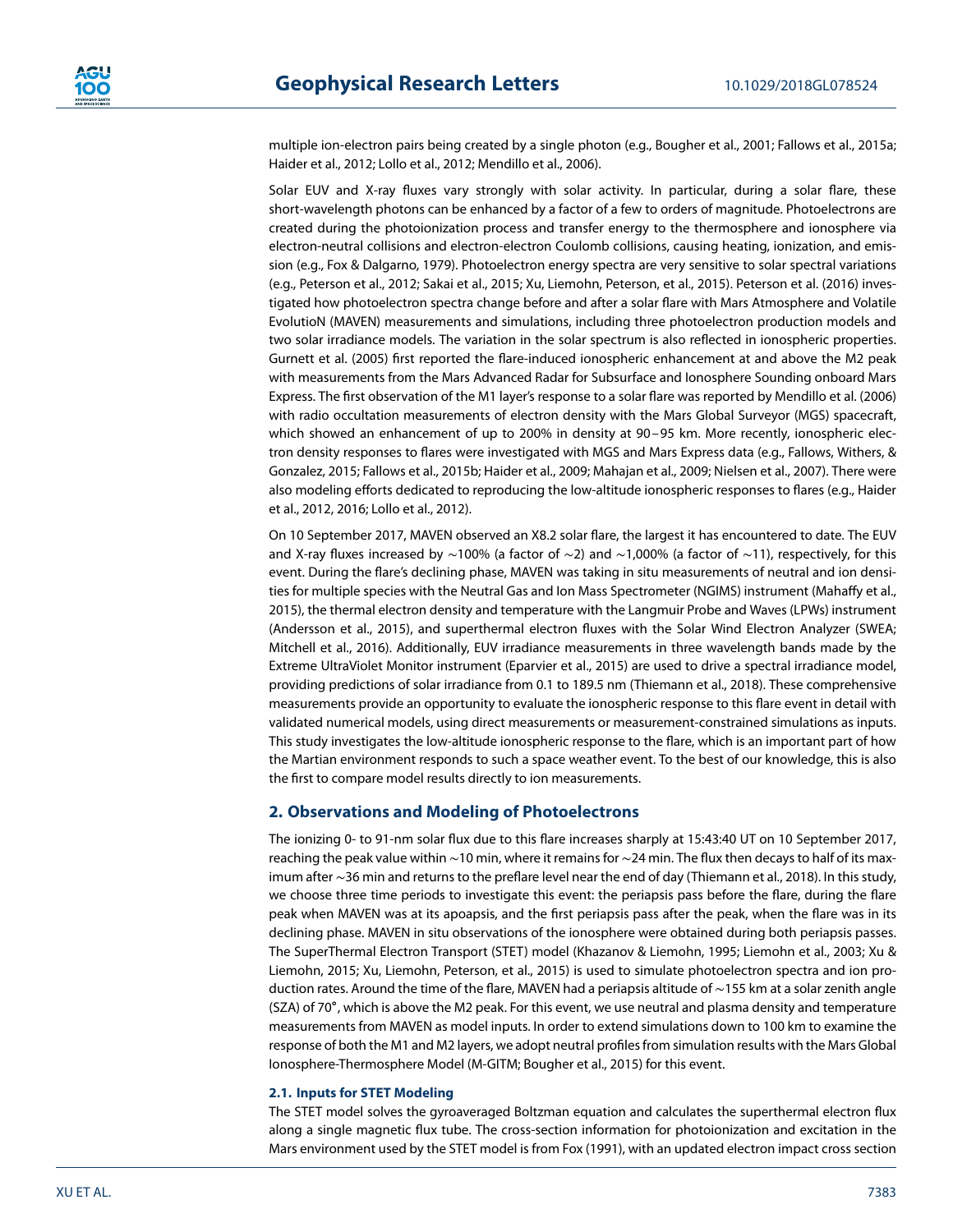

**Figure 1.** (a) Solar irradiance for 0.1–60 nm from a spectral irradiance model (Thiemann et al., 2018) for the three periods. (b) Electron temperature profiles for the prepeak flare (solid) and postpeak flare (dashed) periods. (c) Profiles of the  $CO<sub>2</sub>$  density (black) and the O density (magenta) for the prepeak flare (solid) and postpeak flare (dashed) periods. (d) The density ratio of the postpeak flare and prepeak flare periods for  $CO<sub>2</sub>$  (black) and O (magenta). The prepeak flare profiles are used to model the peak flare period as well.

from Fox and Sung (2001). See more details about the STET model in Xu and Liemohn (2015) and Xu, Liemohn, Peterson, et al. (2015). The solar spectra for these three time periods from Thiemann et al. (2018) are displayed in Figure 1a. The solar flux enhancement due to this flare event exhibits large, wavelength-dependent variations and is up to 1–2 orders of magnitude for wavelengths *<* 15 nm.

Other key input profiles for the STET model include the  $CO<sub>2</sub>$  and O densities (three other neutral species, CO,  $N<sub>2</sub>$ , and O<sub>2</sub>, are also included in the model but not shown) and electron temperatures, obtained through a combination of MAVEN observations and M-GITM simulation results, which are shown in Figures 1b–1d. More specifically, for the prepeak flare period, the O density from M-GITM is spliced directly to the NGIMS data at altitudes below periapsis, where NGIMS measurements are not available; the CO<sub>2</sub> density from M-GITM is shifted up 10 km prior to splicing with the NGIMS data (to force the model absolute values to agree with the data). For the postpeak flare period, we shift the M-GITM CO<sub>2</sub> density up 15 km and the M-GITM O density up 9 km prior to splicing with the NGIMS data. Neutral density enhancements at a fixed altitude are due to heating of the thermosphere during the flare (e.g., Qian et al., 2011; Thiemann et al., 2015). Finally, for the electron temperature ( $T_e$ ) profiles, we use the M-GITM CO<sub>2</sub> profiles below 115 km to estimate the lower thermosphere temperature and linearly extrapolate the LPW measured  $T_e$  to the neutral temperature at low altitudes, an approach adopted by previous studies (e.g., Mendillo et al., 2011). Below 115 km, collisions between neutrals and charged particles are so frequent that the electron temperature is expected to be similar to the neutral temperature. A SZA of 70∘ is used in all simulations, which corresponds with MAVEN's periapsis location for these two orbits.

Because the flare peaks when MAVEN was near apoapsis, far above the ionosphere, we combine density and temperature profiles from the periapsis pass before the peak with the solar spectrum at the peak to simulate the ionospheric response to the peak flare irradiance. Because the flare irradiance peaks rapidly (within ∼10 min; Thiemann et al., 2018) and the thermospheric response is expected to lag that of the ionosphere (e.g., Thiemann et al., 2015), the preflare density profiles better represent the peak flare period. This also allows us to isolate the ionospheric response solely to solar flux variations.

#### **2.2. Data-Model Comparison of Photoelectron Spectra**

The modeled photoelectron spectra at 155 km, convolved with SWEA's energy response function (Mitchell et al., 2016), for the prepeak, peak, and postpeak flare periods are shown with black, red, and blue thin lines,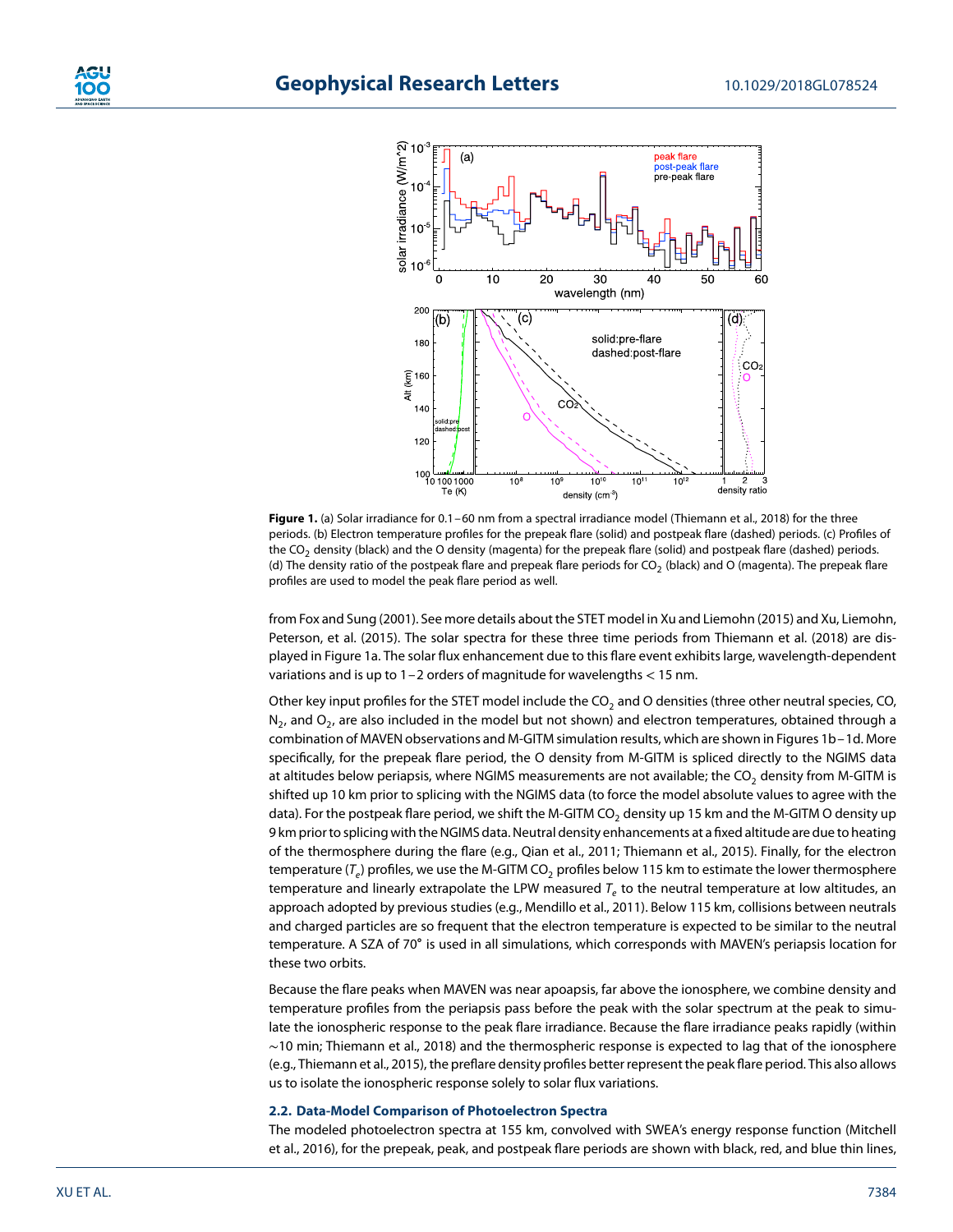





Figure 2. (a) The modeled photoelectron spectra at 155 km for the three periods are shown as thin lines in different colors. Overplotted as the black and blue thick lines are observed photoelectron spectra from SWEA at 155 km for the prepeak flare and postpeak flare periods, respectively. (b) STET modeled electron fluxes divided by the measured electron fluxes for the postpeak flare (blue) and prepeak flare (black) periods. (c) The electron flux ratio of the postpeak flare and prepeak flare periods, the blue lines divided by the black lines in (a), from the SWEA data (thick) and STET model results (thin). SWEA = Solar Wind Electron Analyzer; STET = SuperThermal Electron Transport.

respectively, in Figure 2a. The spacecraft potential is near −2*.*5 V for both the preflare and postpeak flare periapses. This potential is applied to the modeled spectra as follows: the modeled spectra in units of differential energy flux (eV/cm<sup>2</sup>⋅s⋅ster⋅eV) are first converted to phase space density (cm<sup>-3</sup> (cm/s)<sup>-3</sup>), where they are shifted in energy by 2.5 eV, and then converted back to differential energy flux and finally convolved with the SWEA energy response function. This procedure allows for direct comparison between modeled and measured electron fluxes (thick lines). Several distinct features characteristic of ionospheric primary photoelectrons (e.g., Coates et al., 2011; Frahm, Sharber, et al., 2006; Frahm, Winningham, et al., 2006; Frahm et al., 2010; Liemohn et al., 2003; Mitchell et al., 2000; Sakai et al., 2015; Xu et al., 2017) are seen in the electron energy spectra. These are caused by ionization of  $CO<sub>2</sub>$  and O by discrete features of the solar ionizing spectrum, including (1) a cluster of peaks from 22 to 27 eV, corresponding to the intense 30.4-nm He-II solar line; (2) a sharp flux drop from 60 to 70 eV, corresponding to a sharp decrease of solar irradiance at wavelengths shorter than 17 nm; and (3) an oxygen Auger peak near 500 eV.

Auger peaks are produced by ionization of K-shell (inner-shell) electrons of carbon, nitrogen, or oxygen atoms in CO<sub>2</sub> and N<sub>2</sub> by soft X-ray photons, creating electronically excited ions, which then deexcite mainly through the emission of an Auger electron at fixed energies (e.g., Fox et al., 2008; Mitchell et al., 2000; Sakai et al., 2015). The Auger electrons from the oxygen atom in CO<sub>2</sub> create this peak near 500 eV. Carbon and nitrogen Auger peaks, with energies of ∼250 and ~360 eV, respectively, are harder to identify, because N<sub>2</sub> is not the dominant neutral species at Mars and the photoelectron flux decreases rapidly from 200 to 400 eV, which can mask the presence of a low-amplitude peak (e.g., the black thick line in Figure 2a). A small fraction of the time (0.1%), deexcitation takes place via X-ray emission. C, N, and O K-shell (Auger) X-rays were predicted by Cravens and Maurellis (2001) and observed at Mars by the Chandra X-ray Observatory (Dennerl, 2002), providing evidence that C, N, and O Auger processes are operating at Mars.

Sakai et al. (2015) hinted at the observation of C and N Auger electrons, as some of the SWEA energy spectra show sharp features at energies around 250 and 360 eV. For this flare event, the high photoelectron fluxes due to the enhanced short-wavelength photon irradiance provide sufficient statistics to allow for the C Auger peak in the spectra to be unequivocally identified for the first time. In Figure 2a, a bump at ∼250 eV, marked by the vertical dotted line, is seen in the postflare spectrum (thick blue line). The flux enhancement at∼250 eV is nine standard deviations above the baseline flux level, so it is highly unlikely to result from stochastic variability. The carbon Auger peak is also apparent in the modeled peak and postpeak spectra (Figure 2a, thin blue and red lines). During the postflare periapsis pass, the carbon Auger peak is observed consistently for over 4 min.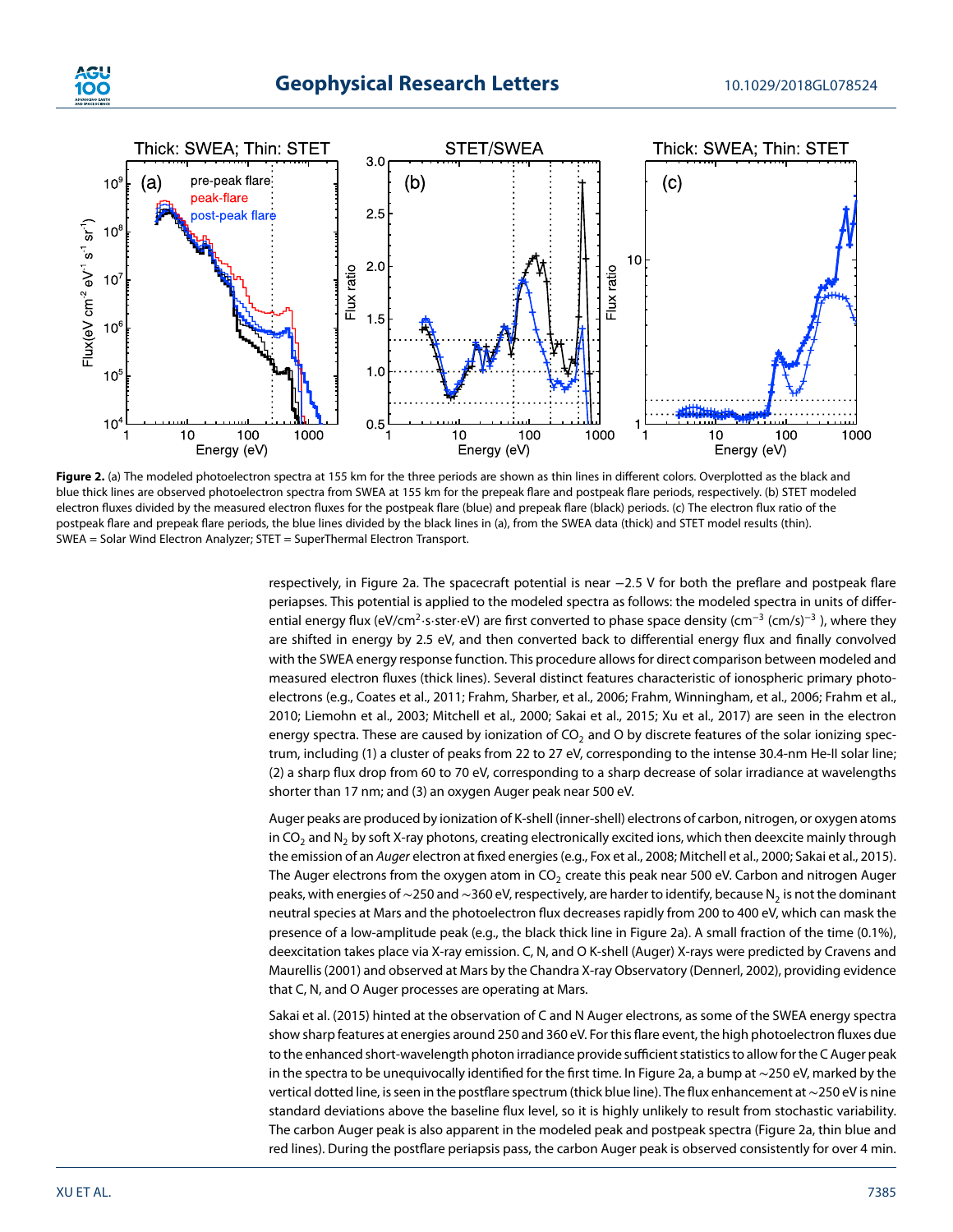The C Auger peak can also be clearly and repeatedly identified in six out of seven other flare events encountered by MAVEN.

The modeled and measured electron spectra agree to within 30% for energies below 60 eV and from 200 to 550 eV for the prepeak and postpeak periapses (Figure 2b). Photoelectron fluxes at energies greater than ∼10 eV are roughly linearly proportional to ionizing photon fluxes (e.g., Xu & Liemohn, 2015; Xu, Liemohn, Bougher, & Mitchell, 2015; Xu, Liemohn, et al., 2016). Consequently, the modeled solar irradiance spectra are accurate for the ~17- to 60- and 1- to 6-nm wavelength ranges (the ionization potential of CO<sub>2</sub> subtracted from the photon energies), to within ∼30%. The larger discrepancy between modeled and observed electron fluxes between 60 and 200 eV is due to the uncertainty of the photoionization cross sections and/or the solar spectrum. Figure 2c shows the electron flux ratios of the postpeak flare and prepeak flare periods from the SWEA data (thick) and the STET model (thin). The flux ratio agrees well below 100 eV, which suggests that the spectral irradiance model accurately predicts the solar irradiance enhancement from 11 to 60 nm between the prepeak and postpeak periods. On the other hand, photoelectron fluxes are enhanced by up to a factor of 8 between 60 and 500 eV from the prepeak flare period to the postpeak flare period, corresponding to the large enhancement in EUV and X-ray photons due to the flare. For the peak flare period, the photoelectron flux enhancement is a factor of ∼20 for the 200–500 eV energy range, which is consistent with a similar enhancement in the 1- to 2-nm solar photon flux (Figure 1a).

### **3. Observations and Modeling of Plasma Densities**

A consequence of enhanced EUV and X-ray fluxes due to a flare event is a higher ion production rate, resulting in increased thermal plasma densities. With the STET model, we can calculate the ionization rate of  $CO<sub>2</sub>$  (the main source for CO $_2^+$  and O $_2^+$ ) from photoionization (dashed) and EII (solid) for the three periods, as shown in Figure 3a. Again, for the preflare and peak flare modeling, the neutral densities are taken from the preflare measurement while the postpeak flare case is using measurements from one orbit later. The photoionization production peak (dashed lines) is located at ∼125 km for the prepeak flare and peak flare periods and shifted to∼135 km for the postpeak flare period, as the first two periods have the same neutral and T<sub>e</sub> inputs, whereas the neutral atmosphere is expanded during the postpeak flare period. The EII production rate peaks near 120, 110, and 105 km during the prepeak flare, postpeak flare, and peak flare periods, respectively, corresponding with the hardness of the soft X-ray spectrum. The EII production rate exceeds the photoionization production rate below 115–120 km, even exceeding the maximum photoionization rate at the flare peak across all altitudes. Assuming a static neutral atmosphere, the total production rate is enhanced by 40% (a factor of 1.4) above 130 km and increases rapidly up to 1,500% (a factor of 16) below 130 km from the prepeak flare period to the peak flare period (red –+– in Figure 3b). For the postpeak flare period, the enhancement of the total production rate (blue –+– in Figure 3b) as a function of altitude is influenced by the neutral atmosphere expansion, in addition to the enhanced ionizing solar flux, and reaches 200% (a factor of 3) below 200 km. In particular, the enhancement for the postpeak flare period is much smaller below 105 km than for the peak flare period, mostly because the neutral atmosphere is expanded so that X-ray photons deposit energy at a higher altitude. For the same reason, the ionization rate enhancement is greater at higher altitudes for the postpeak period than the peak flare period.

 $CO_2^+$  and  $O_2^+$  densities can be calculated by assuming photochemical equilibrium (PCE; i.e., the production rate is equal to the loss rate, and transport is negligible), which is a good approximation below 180–200 km (e.g., Fox & Dalgarno, 1979). The primary reactions for the production and loss of CO $_2^+$  and O $_2^+$  at Mars are listed below, following Fox and Dalgarno (1979).

 $R1: CO<sub>2</sub> + h\nu \rightarrow CO<sub>2</sub><sup>+</sup> + e$ R2:  $CO_2^+$  + O  $\rightarrow$  CO +  $O_2^+$ ;  $k_2$  = 1.64×10<sup>-10</sup> R3:  $CO_2^+$  + O  $\rightarrow$  CO<sub>2</sub> + O<sup>+</sup>;  $k_3$  = 9.6×10<sup>-11</sup> R4:  $O^+$  + CO<sub>2</sub>  $\rightarrow$  O<sub>2</sub><sup>+</sup> + CO;  $k_4$  = 1.1×10<sup>-9</sup> R5:  $CO_2^+ + e \rightarrow CO + O$ ;  $k_5 = 4.2 \times 10^{-7}$  (300/Te)<sup>0.75</sup>  $R6: O_2^+ + e \rightarrow O + O$ ;  $k_6 = 2.4 \times 10^{-7}$  (300/Te)<sup>0.7</sup>

The production rate of CO $_2^+$  (R1) is calculated by the STET model, by summing CO $_2$  photoionization and EII, and the rest of the reaction rates are taken from Schunk and Nagy (2009). For R5 and R6, the thermal electron density is substituted with the  $\rm O_2^+$  density, as  $\rm O_2^+$  is the dominant ion species below 200 km. R4 is a fast reaction, so that we take the production of  $\mathrm{O}_2^+$  being controlled by R2 and R3. A similar approach was adopted in previous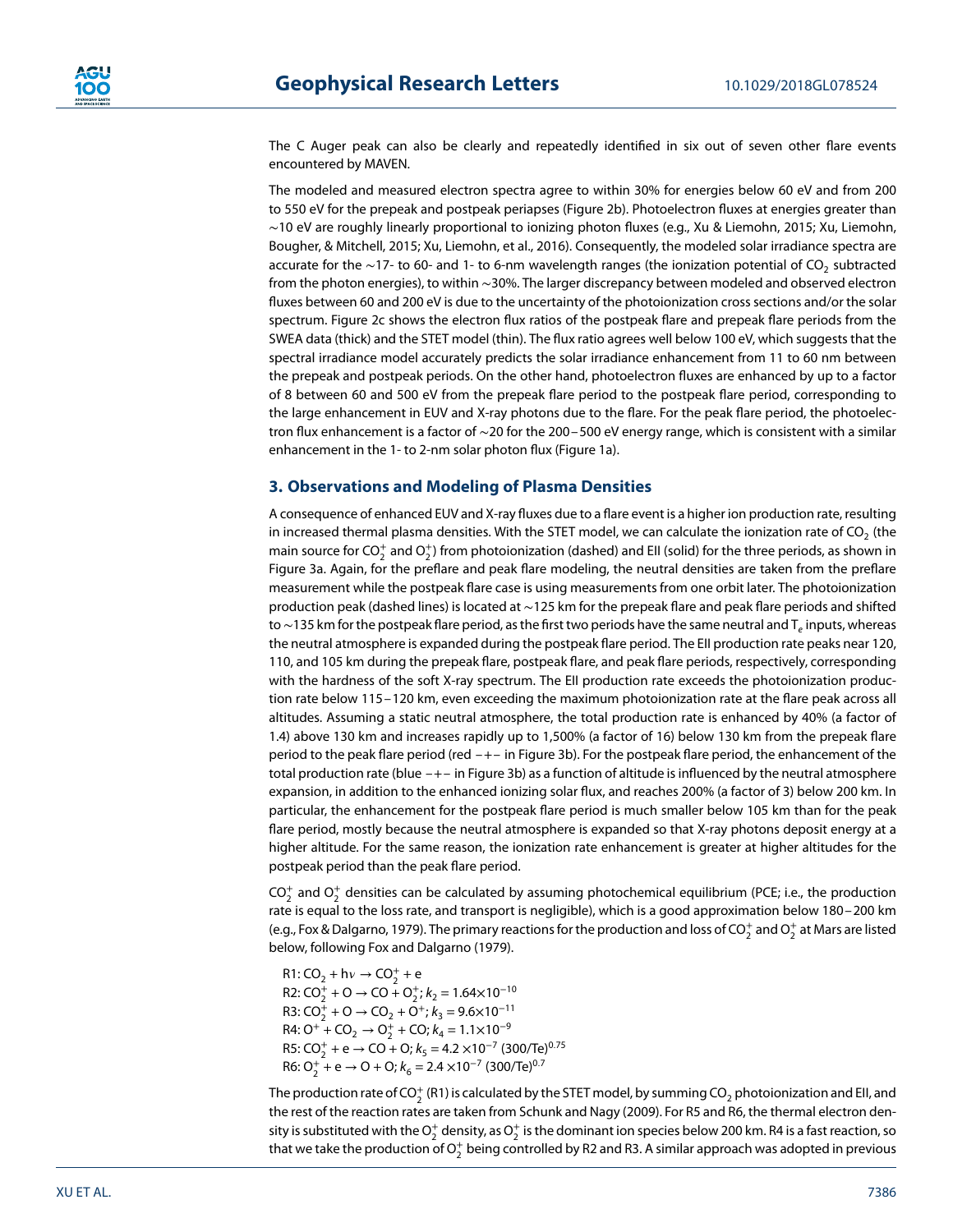

**Figure 3.** (a) The ion production rate of  $CO_2^+$  from photoionization (dashed) and EII (solid) for the three periods. (b) The total production rates (photoionization + EII) of the peak flare and postpeak flare periods are divided by that of the prepeak flare period, colored in blue and red, respectively. (c) Profiles of CO<sub>2</sub> (thin solid lines) and O<sub>2</sub> (thick solid lines) densities for the three periods, highlighted in different colors. Thermal electron densities from LPW (multiplied by a factor of 1.4) and CO<sup>+</sup> densities from NGIMS (multiplied by a factor of 4) are plotted over as  $-+-$  and  $-*-$ , respectively, for inbound and outbound of the prepeak flare (black) and postpeak flare (blue) orbits. (d) The density ratio of  $CO_2^+$  $(-+-)$  and  $O<sub>2</sub><sup>+</sup>$  (thick solid lines) for the peak flare and postpeak flare periods divided by that of the prepeak flare period, colored in blue and red, respectively. The vertical dotted lines in (b) and (d) mark values of 1 and 1.5. LPW = Langmuir Probe and Wave; NGIMS = Neutral Gas and Ion Mass Spectrometer; EII = electron impact ionization.

studies (e.g., Fillingim et al., 2010; Xu, Mitchell, et al., 2016). With this formalism, we obtain the following:

$$
n(CO_2^+) = \frac{P(CO_2^+)}{(k_2 + k_3)n(O) + k_5n(O_2^+)}
$$
\n(1)

$$
n(O_2^+) = \sqrt{(k_2 + k_3)n(CO_2^+)n(O)/k_6}
$$
 (2)

We iterate the CO<sup>+</sup> and O<sup>+</sup> densities with equations (1) and (2) until they converge to within 1% ( $\delta n/n$ ). The calculated CO $_2^+$  and O $_2^+$  densities are shown in Figure 3c, together with the shifted LPW thermal electron density (comparing with the dominating ion species  $\mathrm{O}_2^+$ ) and NGIMS CO $_2^+$  density. The prepeak and postpeak LPW electron densities, both multiplied by the same factor of 1.4, are in good agreement with the modeled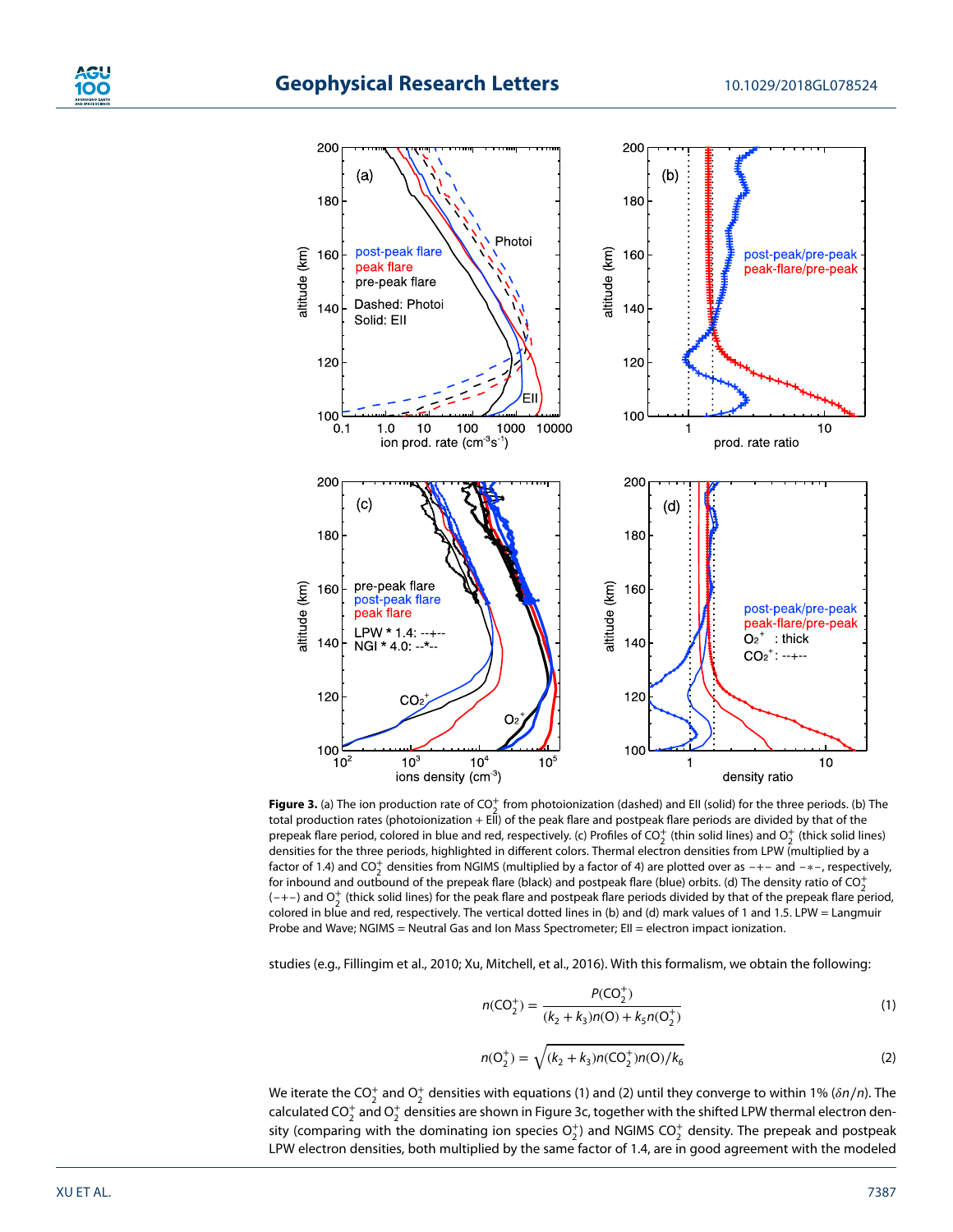$\mathrm{O}_2^+$  densities, showing that the model has a similar postpeak density enhancement (relative to the preflare period) to the observed one. This can be attributed to several factors: a modeled solar irradiance that is too high, uncertainties in the LPW measurements, uncertainties in the neutral densities measured by NGIMS, and uncertainties in the cross sections and reaction rates. In addition, the assumption of PCE might be less valid as MAVEN observations were made at high SZAs so that transport might be important below 180 km. Taking into account all of these uncertainties and assumptions, this 40% discrepancy between the modeled  $\mathrm{O}_2^+$ density and the LPW electron density is reasonable.

NGIMS only measures ion profiles during alternating orbits. For the postpeak flare period, the CO $_2^+$  density is directly taken from NGIMS measurements. For the prepeak flare period, we use NGIMS measurements of  $\text{CO}_2^+$  densities two orbits prior to the prepeak flare orbit, assuming the ionosphere is stable before the flare event. After multiplying by a factor of 4, the CO $_2^{\rm +}$  densities measured by NGIMS have similar profiles as the modeled CO $_2^+$  densities and exhibit a similar enhancement due to the flare. On the one hand, it indicates that the modeled CO $_2^+$  density is roughly 4 times of what NGIMS measured. The measured LPW  $e-$  density is  $\sim$ 2 times of the NGIMS measured O $_2^+$  density, which might imply a factor of  $\sim$ 2 absolute calibration to the NGIMS ion density. If this correction is applied to the NGIMS data, the discrepancy between the modeled and NGIMS CO $_2^+$  densities would be within a factor of ~2, which might be because of the oversimplified assumption of PCE and/or other uncertainties in, such as, modeled solar irradiance. On the other hand, despite discrepancies in the absolute values, the modeled ion densities have similar altitude profiles and similar density enhancements as the observed densities. This comparison demonstrates the validity of our approach at characterizing the relative ionospheric enhancements due to the flare event.

Below the MAVEN periapsis, the M2 (or  $\mathrm{O}_2^+$  density) peak, is located at 125 km for the prepeak and peak flare periods and 135 km for the postpeak flare period. For  $CO_2^+$ , the density peaks around 140–145 km for all three periods, different from that of  $O_2^+$ . As  $k_5n(O_2^+)$  is small compared to  $(k_2+k_3)n(O)$  (equation (1)), the main source for  $\mathrm{O}_2^+$  is roughly equal to  $\mathit{P(CO}_2^+)$ , and thus, the  $\mathrm{O}_2^+$  density peaks approximately where  $\mathit{P(CO}_2^+)$  peaks (equation (2)). In contrast, the main loss of CO $_2^+$  depends on the O density, which falls off exponentially with increasing altitude, and therefore, the CO $_2^+$  density peaks at a different altitude. Below the main peak, the  $\mathrm{O}_2^+$  density has another small peak at 110 km for the postpeak flare period, corresponding to the EII peak in Figure 3a. Even though the peak flare period has a maximum EII production rate at 105 km, this is more than offset by higher loss rates for CO $_2^+$  (because of a higher O density) and O $_2^+$  (because of a five times smaller electron temperature) at this altitude.

Figure 3d displays the density ratios of the peak and postpeak flare periods to the prepeak flare period. The prepeak and peak flare periods have the same input neutral density and electron temperature profiles for the STET model so that the modeled density enhancement is entirely due to increases in solar photon fluxes. The density enhancements for  $\mathrm{O}_2^+$  and CO $_2^+$ , respectively, are approximately 15% and 35% above the M2 peak, becoming larger with decreasing altitude, up to 300% and ~1,500%. The density enhancement for CO $_2^+$  is roughly the square of that for  $O_2^+$ , because the former is proportional to the total production rate and the latter to the square root of the total production rate.

For the postpeak flare period, ion densities are also influenced by the neutral density and electron temperature profiles. The O $_2^+$  density increases approximately as the square root of the ion production rate, up to  $\sim$ 40% above 140 km and from 105- to 110-km altitude. In contrast, the CO $_2^+$  density increases by  $\sim$ 40% above 155 km, because of increased production (a factor of 2–3 from the blue line in Figure 3b), which is partially offset by an increased loss due to a higher O density (a factor of 1.5–2 from the magenta line in Figure 1d). Below 140 km, the CO $_2^+$  density during the postpeak flare period is actually lower, than during the prepeak flare period. This is because the ratio of the total production rates during the postpeak and prepeak flare periods is mostly less than 2 (blue –+– in Figure 3b) , while the O density is twice as high (the magenta dotted line in Figure 1d), resulting in a decreased CO $_2^+$  density (Figures 3c and 3d) because of reactions R2 and R3.

Our modeled  $\mathrm{O}_2^+$  density profile for the postflare period shows a clear shoulder due to the M1 peak, like some of the flare impacted electron density profiles obtained from MGS radio occultations (e.g., Fallows, Withers, & Gonzalez, 2015), while the prepeak and peak flare  $\mathrm{O}_2^+$  density profiles lack a clear lower peak or a local minimum that would separate the M1 and M2 layers. This confirms that the separation of the M1 and M2 peaks depends on the solar spectral distribution and neutral density profiles.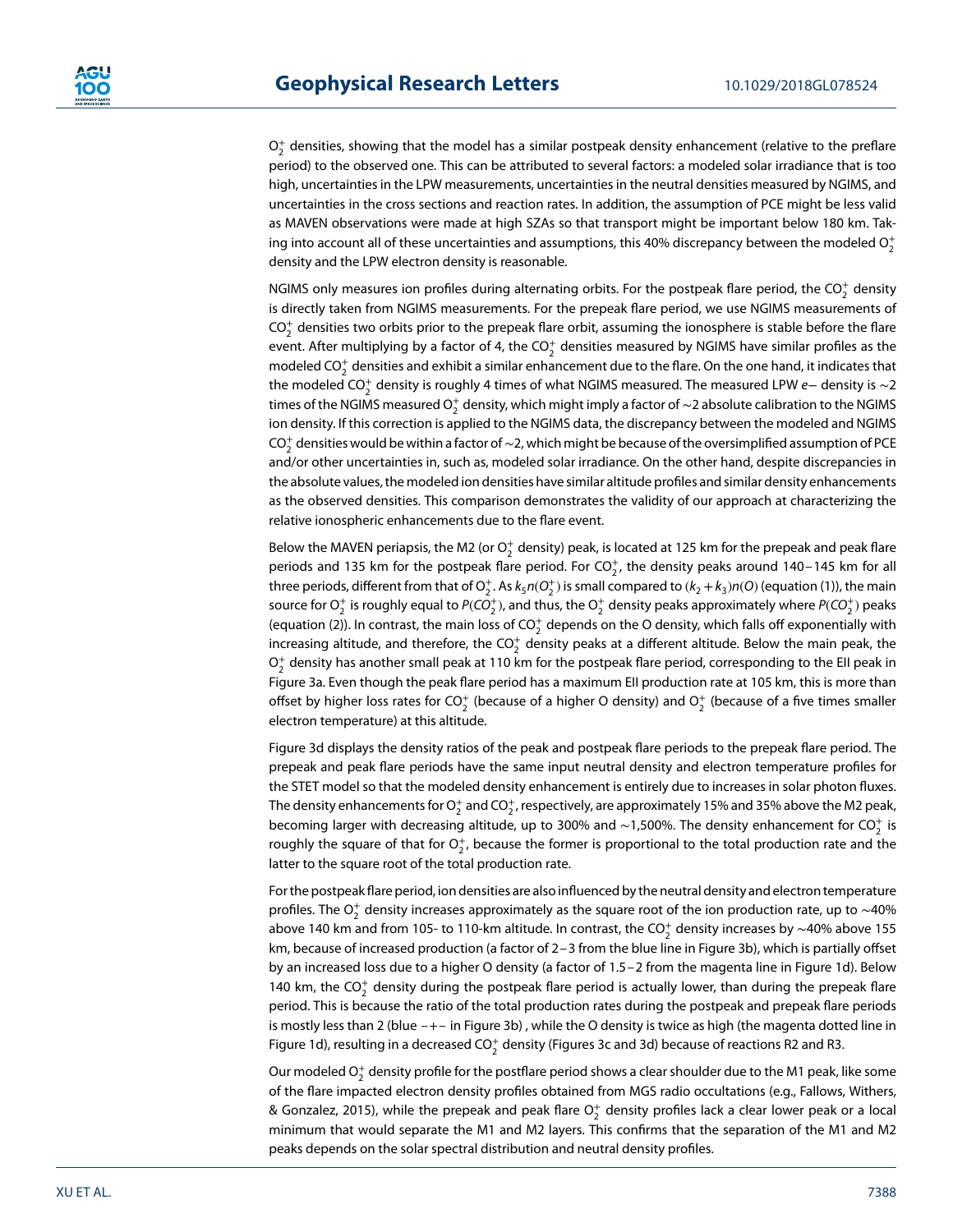## **4. Conclusions**

In this study, we investigate the low-altitude ionospheric response to the largest solar flare encountered by MAVEN to date by simulating photoelectron spectra and ion production rates and densities for the prepeak, peak, and postpeak flare periods with the STET model. The modeled photoelectron spectra agree well with observed spectra during the prepeak and postpeak flare periods. This agreement validates both the modeled solar EUV and soft X-ray irradiance and the STET model results above the MAVEN periapsis and gives credence to the model results below periapsis. In addition, we report the first clear identification of the carbon Auger peak in the Martian ionosphere.

Ion production rates from photoionization and EII are obtained from STET model. By applying photochemical equilibrium, ion densities can be calculated. The background profiles for the STET model are intentionally kept the same for the prepeak and peak flare periods so that responses to solar spectral variations can be isolated. The total production rate is found to increase by ∼40% for the M2 layer but up to 200% (a factor of 3) for the M1 layer. As the soft X-ray spectra become harder, the production peak for EII moves from 120 to 105 km in altitude. Correspondingly, the  $\mathrm{O}_2^+$  and C $\mathrm{O}_2^+$  densities increase, respectively, by approximately 15% and 35% above the M2 peak and by factors of up to 300% and ∼1,500% for the M1 layer (∼100-km altitude).

For the postpeak flare period, variations in neutral and electron temperatures due to the flare are taken into account. The production rate is enhanced by 40% to 200% above the M2 peak and ∼150% near the M1 peak because of a combination of increased EUV fluxes and neutral atmosphere expansion. The M2 peak is also shifted from 125 to 135 km in altitude from the prepeak to the postpeak flare period because of a higher  $CO<sub>2</sub>$ density. The  $\mathrm{O}_2^+$  density enhancement is mostly less than 50%. The loss of C $\mathrm{O}_2^+$  depends sensitively on the O density, which is also increased because of the flare, so that the CO $_2^+$  density increases by less than 50% above 140-km altitude and decreases at lower altitudes.

Despite discrepancies in the absolute values, the modeled ion densities have similar altitude profiles and similar density enhancements to the observed densities, again validating our model results above the MAVEN periapsis. Below the MAVEN periapsis, the neutral density and electron temperature profiles that are used as inputs to the STET model in this study are adopted from M-GITM results, so we do not expect the calculated production rate and ion density profiles to perfectly match observations. The primary emphasis is on the relative changes from the quiet solar conditions to the flaring conditions.

## **References**

Andersson, L., Ergun, R., Delory, G., Eriksson, A., Westfall, J., Reed, H., et al. (2015). The Langmuir Probe and Waves (LPW) instrument for MAVEN. Space Science Reviews, 195(1-4), 173–198.

Bougher, S. W., Brain, D. A., Fox, J. L., Francisco, G.-G., Simon-Wedlund, C., & Withers, P. G. (2017). Upper neutral atmosphere and ionosphere. In R. Haberle, R. Clancy, F. Forget, M. Smith, & R. Zurek (Eds.), The atmosphere and climate of Mars, Cambridge Planetary Science (pp. 433–463). Cambridge: Cambridge University Press.<https://doi.org/10.1017/9781139060172.014>

Bougher, S. W., Engel, S., Hinson, D. P., & Forbes, J. M. (2001). Mars global surveyor radio science electron density profiles: Neutral atmosphere implications. Geophysical Research Letters, 28, 3091–3094.<https://doi.org/10.1029/2001GL012884>

Bougher, S., Pawlowski, D., Bell, J., Nelli, S., McDunn, T., Murphy, J., et al. (2015). Mars Global Ionosphere-Thermosphere Model: Solar cycle, seasonal, and diurnal variations of the Mars upper atmosphere. Journal of Geophysical Research: Planets, 120, 311-342. <https://doi.org/10.1002/2014JE004715>

Chapman, S. (1931a). The absorption and dissociative or ionizing effect of monochromatic radiation in an atmosphere on a rotating Earth. Proceedings of the Physical Society, 43, 26–45.<https://doi.org/10.1088/0959-5309/43/1/305>

Chapman, S. (1931b). The absorption and dissociative or ionizing effect of monochromatic radiation in an atmosphere on a rotating Earth. Part II. Grazing incidence. Proceedings of the Physical Society, 43, 483–501.<https://doi.org/10.1088/0959-5309/43/5/302>

Coates, A. J., Tsang, S., Wellbrock, A., Frahm, R., Winningham, J., Barabash, S., et al. (2011). Ionospheric photoelectrons: Comparing Venus, Earth, Mars and Titan. Planetary and Space Science, 59, 1019–1027.

Cravens, T. E., & Maurellis, A. N. (2001). X-ray emission from scattering and fluorescence of solar X-rays at Venus and Mars. Geophysical Research Letters, 28, 3043–3046.<https://doi.org/10.1029/2001GL013021>

Dennerl, K. (2002). Discovery of X– rays from Mars with Chandra. Astronomy & Astrophysics, 394(3), 1119–1128.

Eparvier, F., Chamberlin, P., Woods, T., & Thiemann, E. (2015). The solar extreme ultraviolet monitor for MAVEN. Space Science Reviews, 195(1–4), 293–301.

Fallows, K., Withers, P., & Gonzalez, G. (2015). Response of the Mars ionosphere to solar flares: Analysis of MGS radio occultation data. Journal of Geophysical Research: Space Physics, 120, 9805–9825.<https://doi.org/10.1002/2015JA021108>

Fallows, K., Withers, P., & Matta, M. (2015a). Numerical simulations of the influence of solar zenith angle on properties of the M1 layer of the Mars ionosphere. Journal of Geophysical Research: Space Physics, 120, 6707–6721.<https://doi.org/10.1002/2014JA020947>

Fallows, K., Withers, P., & Matta, M. (2015b). An observational study of the influence of solar zenith angle on properties of the M1 layer of the Mars ionosphere. Journal of Geophysical Research: Space Physics, 120, 1299–1310.<https://doi.org/10.1002/2014JA020750>

Fillingim, M., Peticolas, L., Lillis, R., Brain, D., Halekas, J., Lummerzheim, D., & Bougher, S. (2010). Localized ionization patches in the nighttime ionosphere of Mars and their electrodynamic consequences. Icarus, 206(1), 112–119.

Fox, J. L. (1991). Cross sections and reaction rates of relevance to aeronomy. Reviews of Geophysics, 29, 1110–1131.

Fox, J. L. (2004a). Advances in the aeronomy of Venus and Mars. Advances in Space Research, 33(2), 132–139.

#### **Acknowledgments**

This work was supported by the National Aeronautics and Space Administration (NASA) grant NNH10CC04C to the University of Colorado and by subcontract to Space Sciences Laboratory, University of California, Berkeley. The MAVEN project is supported by NASA through the Mars Exploration Program. D. Pawlowski thanks NASA for their support under grant NNX16AJ54G. The MAVEN data used in this study are available through Planetary Data System [\(http://ppi.pds.nasa.gov/mission/](http://ppi.pds.nasa.gov/mission/MAVEN) [MAVEN\)](http://ppi.pds.nasa.gov/mission/MAVEN). The STET simulation results for this study are available at [https://doi.org/10.6078/D1GD48.](https://doi.org/10.6078/D1GD48)